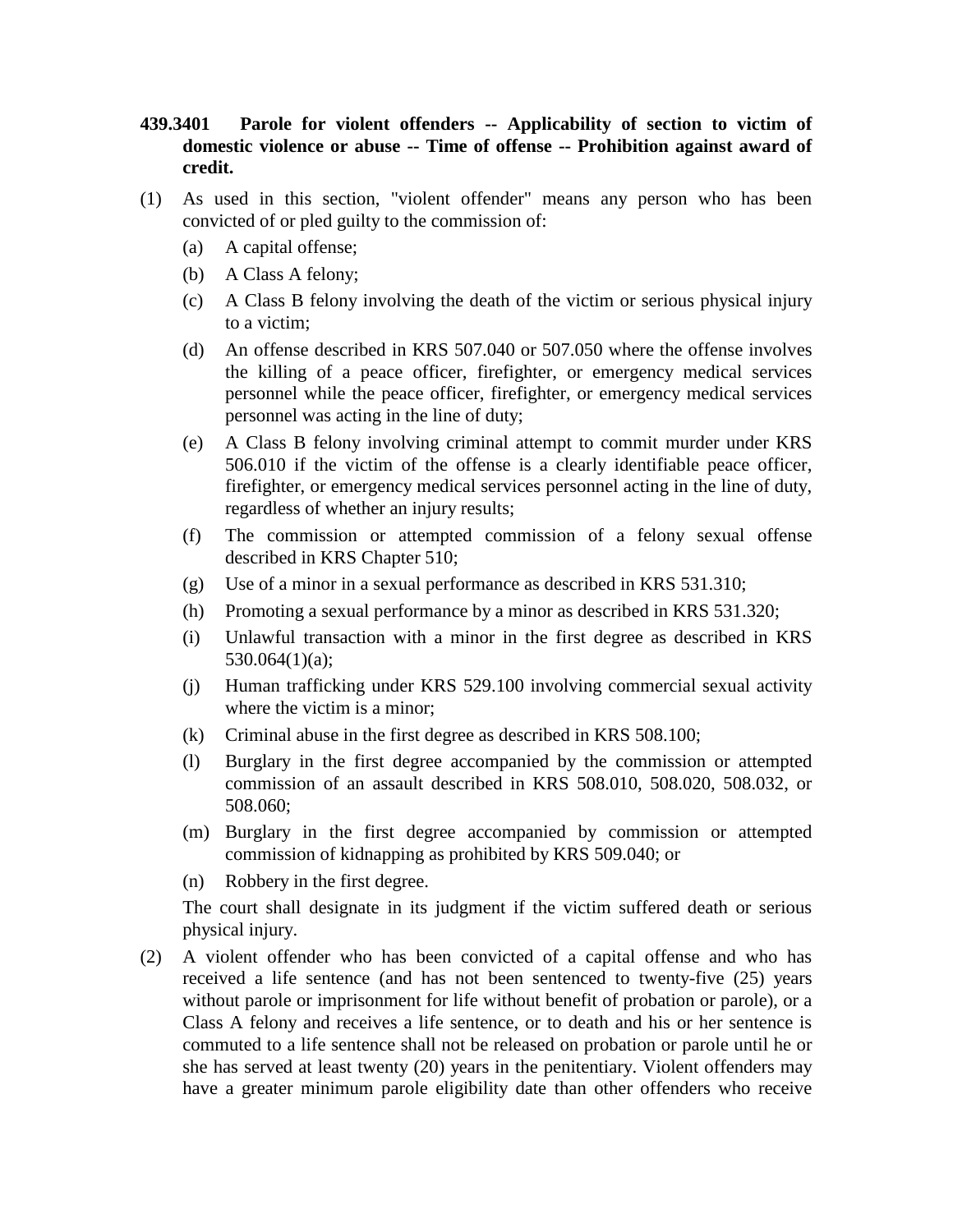longer sentences, including a sentence of life imprisonment.

- (3) (a) A violent offender who has been convicted of a capital offense or Class A felony with a sentence of a term of years or Class B felony shall not be released on probation or parole until he has served at least eighty-five percent (85%) of the sentence imposed.
	- (b) A violent offender who has been convicted of a violation of KRS 507.040 where the victim of the offense was clearly identifiable as a peace officer, a firefighter, or emergency medical services personnel, and the victim was acting in the line of duty shall not be released on probation or parole until he or she has served at least eighty-five percent (85%) of the sentence imposed.
	- (c) A violent offender who has been convicted of a violation of KRS 507.040 or 507.050 where the victim of the offense was a peace officer, a firefighter, or emergency medical services personnel, and the victim was acting in the line of duty shall not be released on probation or parole until he or she has served at least fifty percent (50%) of the sentence imposed.
	- (d) Any offender who has been convicted of a homicide or fetal homicide offense under KRS Chapter 507 or 507A in which the victim of the offense died as the result of an overdose of a Schedule I controlled substance and who is not otherwise subject to paragraph (a), (b), or (c) of this subsection shall not be released on probation, shock probation, parole, conditional discharge, or other form of early release until he or she has served at least fifty percent (50%) of the sentence imposed.
- (4) A violent offender shall not be awarded any credit on his sentence authorized by KRS 197.045(1)(b)1. In no event shall a violent offender be given credit on his or her sentence if the credit reduces the term of imprisonment to less than eighty-five percent (85%) of the sentence.
- (5) This section shall not apply to a person who has been determined by a court to have been a victim of domestic violence or abuse pursuant to KRS 533.060 with regard to the offenses involving the death of the victim or serious physical injury to the victim. The provisions of this subsection shall not extend to rape in the first degree or sodomy in the first degree by the defendant.
- (6) This section shall apply only to those persons who commit offenses after July 15, 1998.
- (7) For offenses committed prior to July 15, 1998, the version of this statute in effect immediately prior to that date shall continue to apply.
- (8) The provisions of subsection (1) of this section extending the definition of "violent offender" to persons convicted of or pleading guilty to robbery in the first degree shall apply only to persons whose crime was committed after July 15, 2002.

**Effective:** June 27, 2019

**History:** Amended 2019 Ky. Acts ch. 136, sec. 1, effective June 27, 2019. -- Amended 2018 Ky. Acts ch. 89, sec. 15, effective July 1, 2018; and ch. 115, sec. 10, effective July 14, 2018. -- Amended 2015 Ky. Acts ch. 66, sec. 19, effective March 25, 2015. - - Amended 2013 Ky. Acts ch. 101, sec. 1, effective June 25, 2013. -- Amended 2011 Ky. Acts ch.2, sec. 99, effective June 8, 2011. -- Amended 2007 Ky. Acts ch. 19, sec.